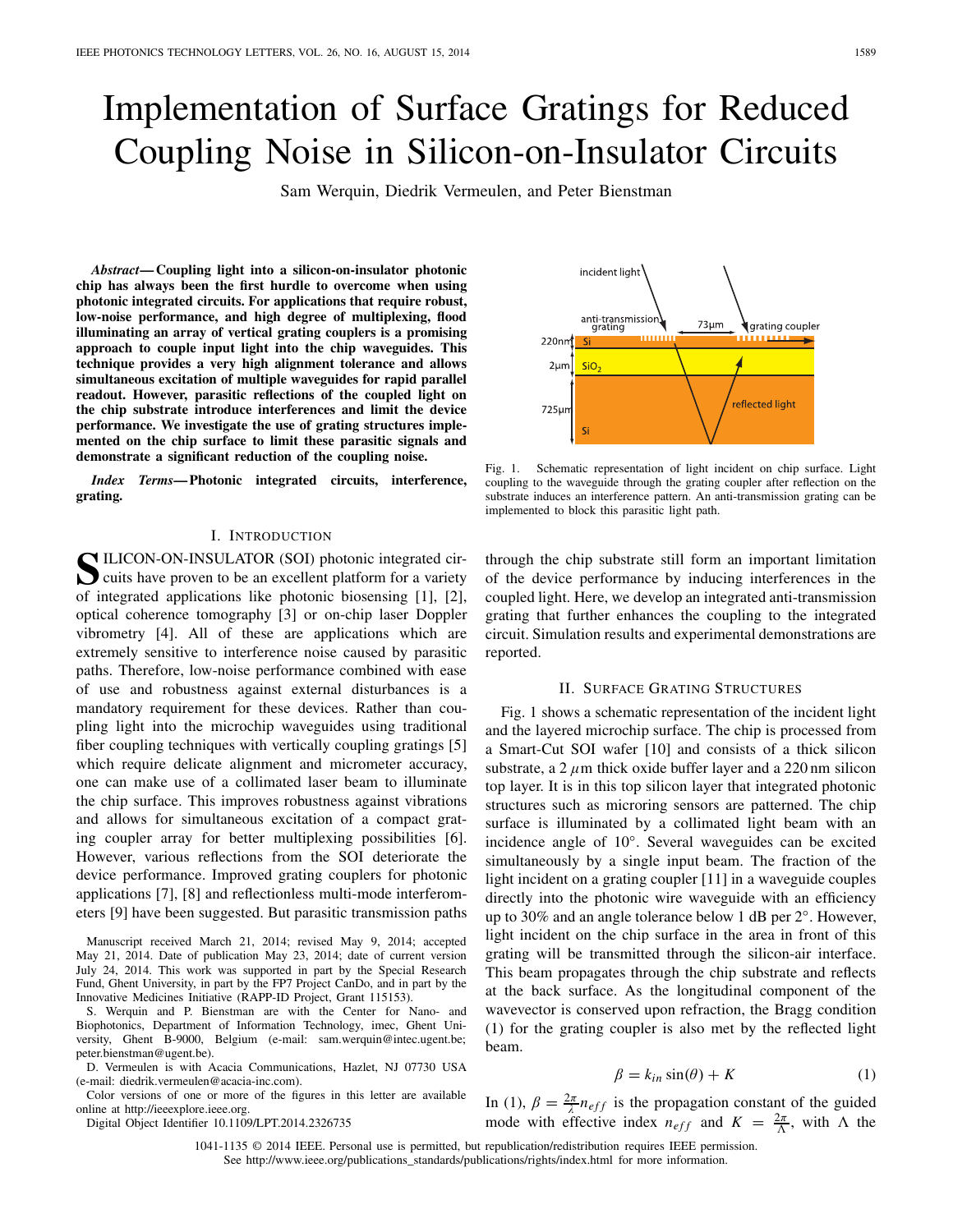

Fig. 2. Transmission signals disturbed by interference due to parasitic reflections. The dashed line shows the undisturbed sensor signal.

period of the grating.  $k_{in} = \frac{2\pi}{\lambda}$  is the wavevector and  $\theta$  is the angle between the incoming light and the surface normal,  $\theta = 10^{\circ}$  in this case. The reflected light will then couple efficiently through the burried oxide layer to the waveguide. The round trip through the chip substrate introduces a significant path length difference and affects the phase of the reflected light. The phase difference between the directly coupled and the reflected light generates a strong interference pattern in the input light. The effect on the transmitted power in the microchip for the application of microring resonator sensors is demonstrated in fig. 2, where it can be seen that the interference completely destroys the resonance line shape. The microring resonator used in this experiment consists of a 450 nm by 220 nm silicon wire waveguide. With a total round-trip length of  $140 \mu m$  and directional coupler spacing of 250 nm, this results in a resonance line width of 200 pm and a free spectral range of 3.6 nm in water.

The pattern has a period of 450 pm and modulates the microring drop signals to an extent that the peak intensity is greatly suppressed and the sensor signal is effectively destroyed. Experimental characterization of the chip thickness confirms that reflections of the back surface generate an interference pattern with the observed period. Even in the case the microring signal is not completely destroyed, the interference pattern can still severely deteriorate sensing operation. During the detection of a biomolecule, the change in refractive index at the surface of the biosensor induces a shift in wavelength visible in the sensor signal. However, the strong modulation signal does not shift. This gives rise to highly undesirable features in an experimentally recorded binding curve and could lead to false detection events. Therefore, we suggest an integrated solution that can be implemented with the same lithographic procedure used for the definition of the transducer and thus does not require any additional processing steps. We implement anti-transmission grating structures at the chip-air interface in the position that leads to the parasitic light path, as shown in fig. 1. This limits the transmission efficiency and reduces the intensity of the reflected light. Other techniques, like local metal deposition to absorb the parasitic light yield similar results, but this requires additional costly processing steps. We will show that our approach efficiently



Fig. 3. (a) Simulated transmission to the substrate for different grating implementations. Introduction of the surface gratings significantly reduces the transmitted power. (b) Scanning electron micrograph of backward (top) and high-contrast grating (bottom) with schematic representation of light propagation.

reduces the parasitic reflected signals and their corresponding interference pattern, without introducing additional processing steps.

### III. SIMULATIONS

Using two-dimensional finite-difference time-domain (2D-FDTD) simulations, we have investigated the feasibility of two different implementations for the anti-transmission grating of fig. 1. A first approach uses a backward-coupling grating (BCG) to diffract light to the waveguide in the opposite direction. This light will then propagate away from the grating coupler rather than refracting to the substrate region. Using a taper structure, the backward propagating light is dissipated in the silicon slab region that covers the chip surface. The grating is realized by etching 70 nm deep lines in the 220 nm thick waveguide layer, with a duty cycle of 50%. For light with a wavelength of 1550 nm and an incidence angle of 10◦, the Bragg condition implies a grating period of 540 nm for the BCG. Alternatively, we have also investigated the implementation of a high-contrast grating (HCG). Instead of guiding the light to the slab region, the HCG prevents light from reaching the grating coupler by maximizing the first-order reflection. This type of gratings has been primarily investigated for the applications in vertical-cavity surface-emitting lasers (VCSELs) because of its high reflection over wide wavelength bands and relatively large fabrication tolerances [12], [13]. The high contrast is obtained by etching 220 nm deep lines through the full height of the waveguide layer. Fig. 3a shows the simulated transmission to the substrate for the reference situation and after implementation of the gratings. These simulations clearly show a significant reduction of the transmitted power after processing the gratings on the chip surface. A fundamental difference between both approaches also becomes apparent. The BCG is only efficient in a narrow band around the design wavelength of 1550 nm, whereas the HCG can introduce high reflection over a relatively wide wavelength band. As described in [14], more complex simulation methods can be used to further optimize the HCG design.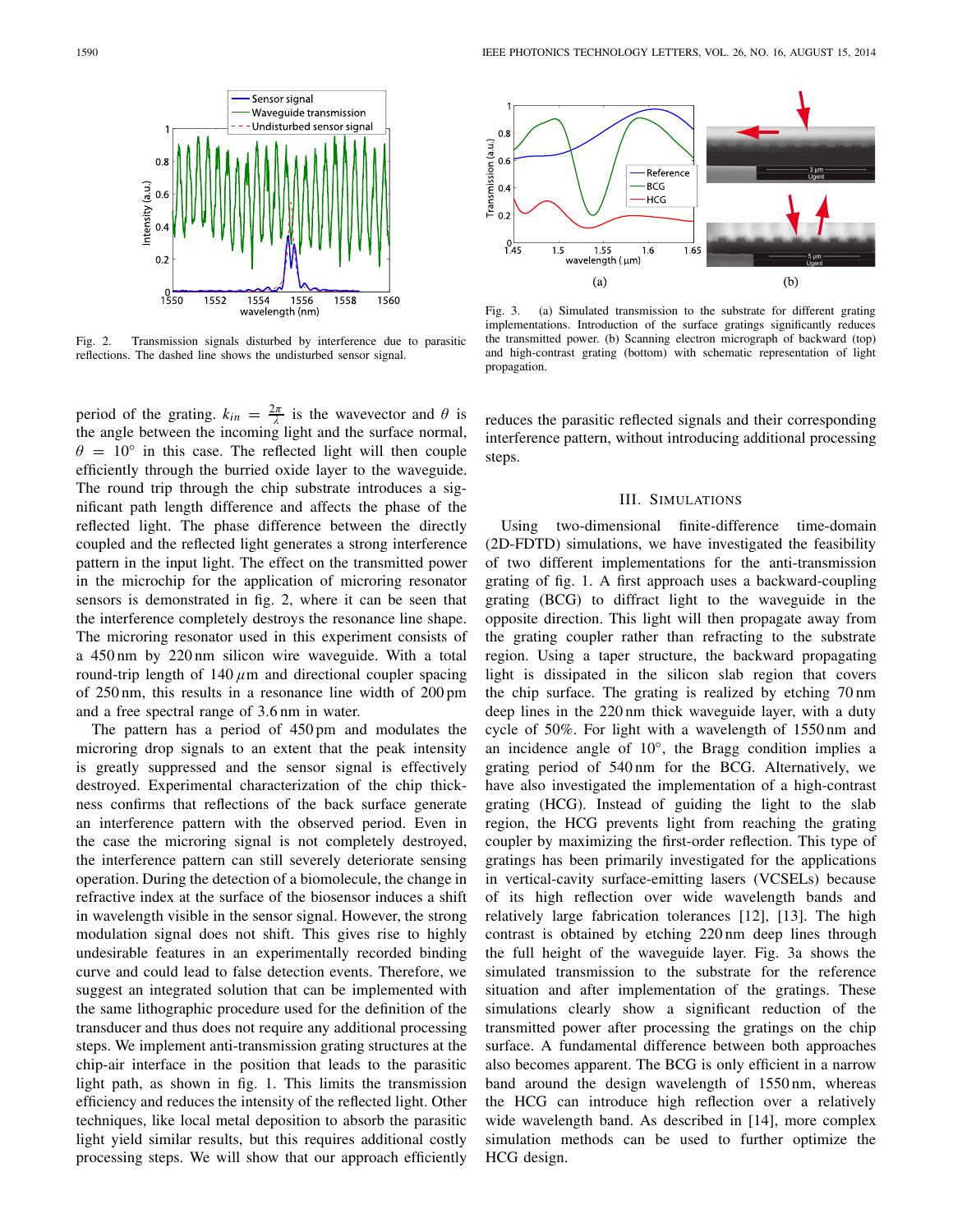

Fig. 4. Transmission spectra of grating coupler combined with BCG (a) and HCG (b). The grating effective region is clearly visible in both cases. (c) and (d) show the comparison of the Fourier spectrum in and outside the grating region of effect for BCG and HCG, respectively. The dominant Fourier components are significantly reduced in both cases.

## IV. EXPERIMENTS

Based on the simulation results, a design combining the grating couplers and the anti-transmission gratings has been fabricated in a complementary metal-oxide-semiconductor (CMOS) pilot line at imec. Scanning electron micrographs of the fabricated gratings are shown in fig. 3b, with red arrows to represent the direction of light propagation. The difference in etch depth and period of both gratings is clearly visible. For a chip thickness of 725  $\mu$ m, the location of the gratings on the surface is calculated to be 73  $\mu$ m in front of the grating coupler. In this position, the designed gratings will prevent the incident light to be transmitted to the back of the substrate and reflected up to the grating coupler. This eliminates the parasitic interferences. The chip is mounted on a measurement chuck for characterization. A collimated laser beam illuminates the input grating couplers and the surrounding chip surface. The tunable laser is swept at 5 nm/s over a 20 nm range with a wavelength resolution of 10 pm. An infrared camera is used to record the output spectra with a frame rate of 500 Hz.

## *A. Results*

Fig. 4a shows the recorded spectrum for a grating coupler combined with a 35-period BCG with grating period of 530 nm. Around 1551.5 nm, a region with reduced interference effects is clearly visible. This suppression region corresponds to the grating wavelength targeted during design. The data are analysed by Fourier transforming the spectrum. This provides more insight into the origin of the oscillations. Fig. 4c compares the Fourier spectrum of a 3 nm region around 1551.5 nm to that of a 3 nm region with maximum interference strength. This shows the dominant component corresponding to oscillations with a 450 pm period is successfully suppressed in the 1551.5 nm region. The suppression region shows the occurance of a new Fourier component corresponding to 220 pm period oscillations, but with significantly lower intensity. This component can be attributed to second-order reflections of the chip substrate. Indeed, light incident on the chip surface 146  $\mu$ m in front of the grating coupler will make

two round trips through the substrate, reflecting twice off the bottom surface and thus arriving at the grating coupler with lower intensity and giving rise to less pronounced interference effects. Fig. 4b and 4d show the results for a 30-period HCG implemented 73 μ*m* in front of the grating coupler. The period of the HCG is 1050 nm. Here, the 450 pm period remains the dominant oscillation, while its strength is significantly reduced. A small component at 220 pm can barely be discerned from noise.

## *B. Discussion*

The intensity pattern in the signal waveguide can be modeled as a simple two-beam interference signal given by

$$
I = I_1 + I_2 + 2\sqrt{I_1 I_2} \cos(\Delta \phi)
$$
 (2)

Here  $I_1$  is the intensity of the light coupling directly into the waveguide through the grating coupler,  $I_2$  is the intensity of the light coupling in the waveguide via reflections on the backside and  $\Delta \phi$  accounts for the path length difference between both interfering waves. As the Fourier components from Fig. 4c and fig. 4d originate from the only oscillating term of (2), they are proportional to the amplitude of the cosine term, or  $2\sqrt{I_1I_2}$ . Comparing two Fourier spectra provides us with a means to determine the reduction in intensity of the parasitic beam  $I_2$  as a consequence of the implementation of the surface grating structures. The intensity reduction or grating suppression efficiency is given by

$$
10\log_{10}\left[\left(\frac{X_{ref}}{X_{eff}}\right)^2\right]
$$
 (3)

Here,  $X_{ref}$  and  $X_{eff}$  are the amplitude of the dominant Fourier components outside and inside the grating's spectral region of effect, respectively. For the BCG, the signal originating from second-order reflections becomes dominant in the suppressed region where the 450 pm component is completely suppressed. Therefore, the strength of the Fourier component corresponding to 220 pm period oscillations should be used for  $X_{eff}$  in (3). For the HCG, the 450 pm component remains